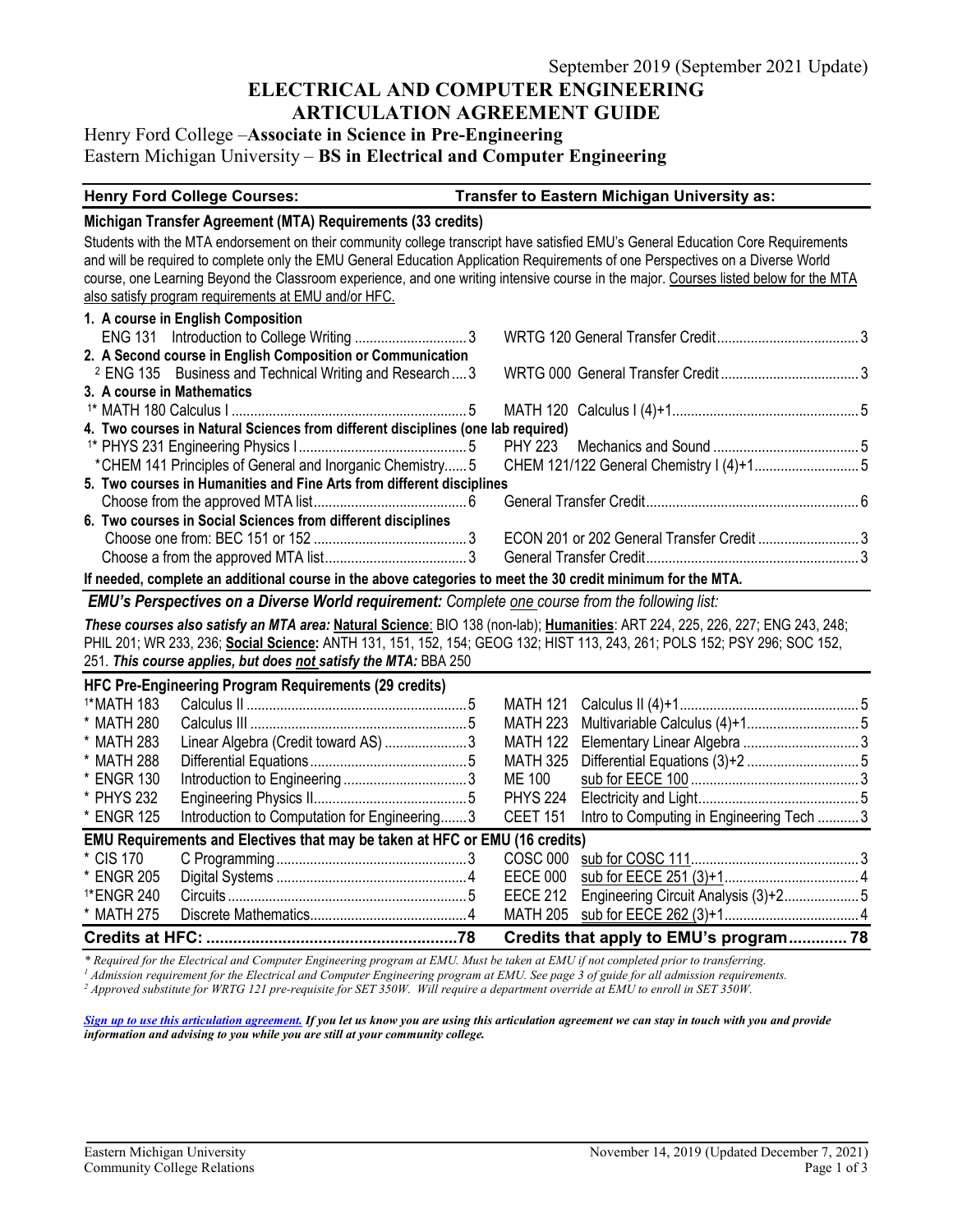# **ELECTRICAL AND COMPUTER ENGINEERING ARTICULATION AGREEMENT GUIDE**

Henry Ford College –**Associate in Science in Pre-Engineering** Eastern Michigan University – **BS in Electrical and Computer Engineering**

#### **Completion of the BS in Electrical and Computer Engineering at EMU**

#### **Major Requirements (46 credits)**

|              | <b>Foundational Requirements (3 credits)</b><br><sup>1</sup> SET 350W Engineering Communication 3 |                 |
|--------------|---------------------------------------------------------------------------------------------------|-----------------|
| (29 credits) | <b>Electrical &amp; Computer Engineering</b>                                                      |                 |
|              | Engineering Circuit Analysis II3                                                                  | <b>EECE 213</b> |
|              |                                                                                                   | <b>EECE 341</b> |
|              |                                                                                                   | <b>EECE 351</b> |
|              | Intro to Engineering Analysis Methods 3                                                           | <b>EECE 369</b> |
|              |                                                                                                   | <b>EECE 371</b> |
|              | Electric Circuit and Design Lab 3                                                                 | <b>EECE 380</b> |
|              |                                                                                                   | <b>EECE 400</b> |
|              | Control Systems Engineering3                                                                      | <b>EECE 421</b> |
|              |                                                                                                   | <b>EECE 430</b> |
|              |                                                                                                   | <b>EECE 480</b> |
|              |                                                                                                   |                 |

| <b>Restricted Electives (Choose 2)</b> |  | (6 credits) |
|----------------------------------------|--|-------------|
|                                        |  |             |

| EECE 342        |                                             |
|-----------------|---------------------------------------------|
| <b>EECE 352</b> | Digital System Designs with HDL3            |
| <b>EECE 365</b> | Engineering Electromagnetics3               |
| <b>EECE 372</b> |                                             |
| <b>EECE 411</b> |                                             |
| <b>EECE 431</b> |                                             |
| <b>EECE 435</b> |                                             |
| EECE 441        | Introduction to Digital Signal Processing3  |
| <b>EECE 452</b> | Advanced Digital System Designs with FPGA.3 |

# **LBC Requirement**

Students must complete one Learning Beyond the Classroom course or noncredit experience offered by EMU. Consult your advisor for options.

## **University Elective (8 credits)**

Students must complete a minimum of 46 credits at EMU under this agreement.

*<sup>1</sup> Satisfies EMU's Writing Intensive in the major requirement.*